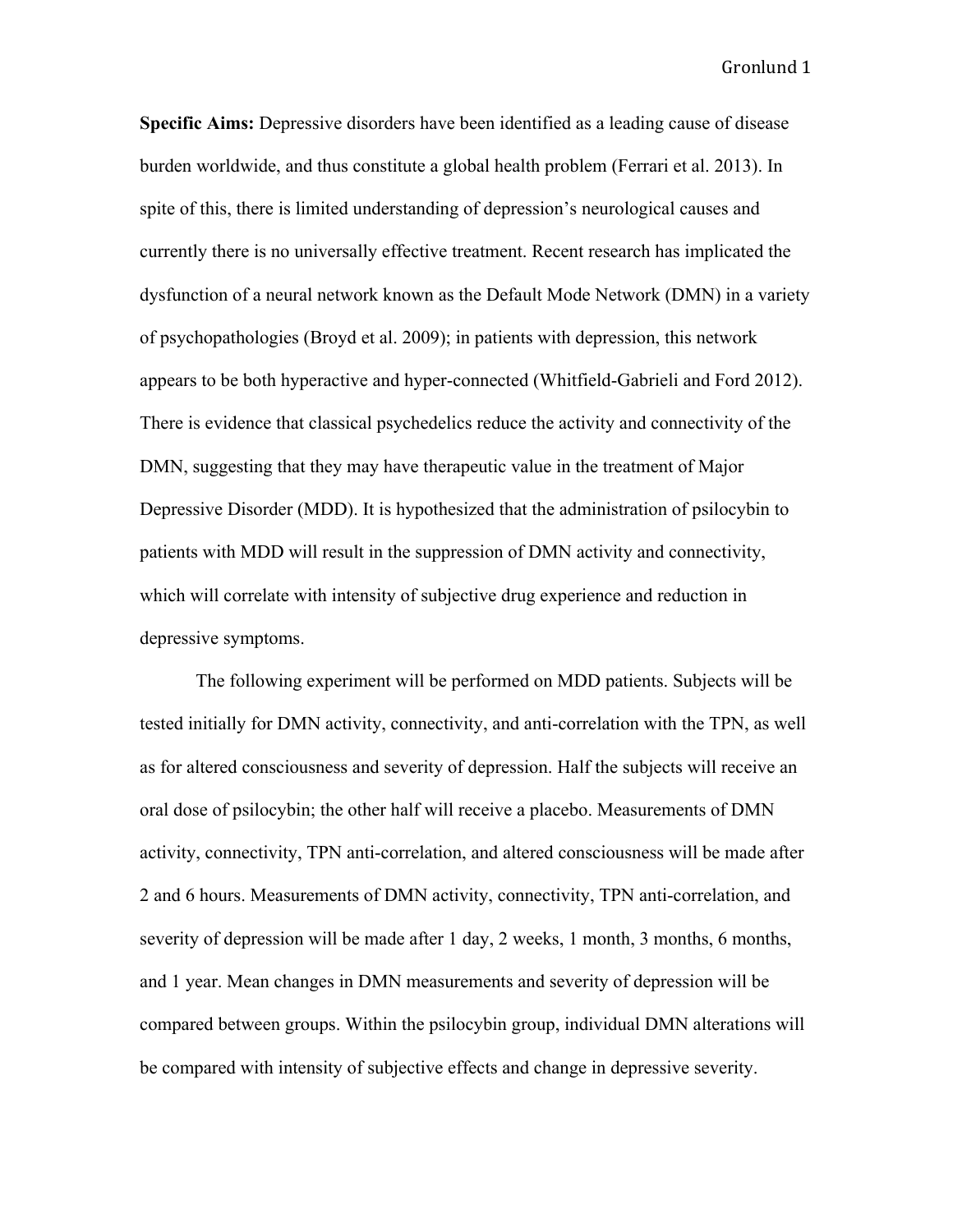**Significance:** The Default Mode Network is a fundamental aspect of human consciousness. DMN activity regulates spontaneous (stimulus-independent) thought and is associated with self-reflective processes, including the formation of judgments about the self, retrieval of memories and contemplation of the future, and the formation of personal beliefs (Whitfield-Gabrieli and Ford 2012). The DMN appears to function in opposition to another brain network, the task-positive network (TPN), and the degree of anti-correlation between these two systems has been shown to significantly predict cognitive ability (Whitfield-Gabrieli and Ford 2012). Beyond MDD, DMN dysfunction has been observed in a variety of psychopathologies, including dementia, schizophrenia, epilepsy, anxiety, autism, and ADHD (Broyd et al. 2009). Therefore, the DMN appears as a critical determinant of cognitive function and mental health. A better understanding of this network may not only elucidate a key cause of mental illness, thus providing new possibilities for treatment, but will also provide essential knowledge about the structure of the human mind. There is experimental evidence that psychedelic drugs alter this network, but the cognitive effects of this alteration as well as the processes by which it occurs are not currently understood. Further research in this area has the potential to reveal the mechanisms by which the DMN is regulated, and thus to provide the means for treating the psychopathologies in which its dysfunction is implicated.

Previous research has identified key aspects of the DMN that are altered in patients with MDD. The DMN is typically thought to include four main regions: the medial prefrontal cortex (mPFC), the posterior cingulate/retrosplenial cortex (PCC/RC), and the left and right inferior parietal lobules (IPLs) (Whitfield-Gabrieli and Ford 2012). These can be functionally divided into anterior and posterior sub-networks, centered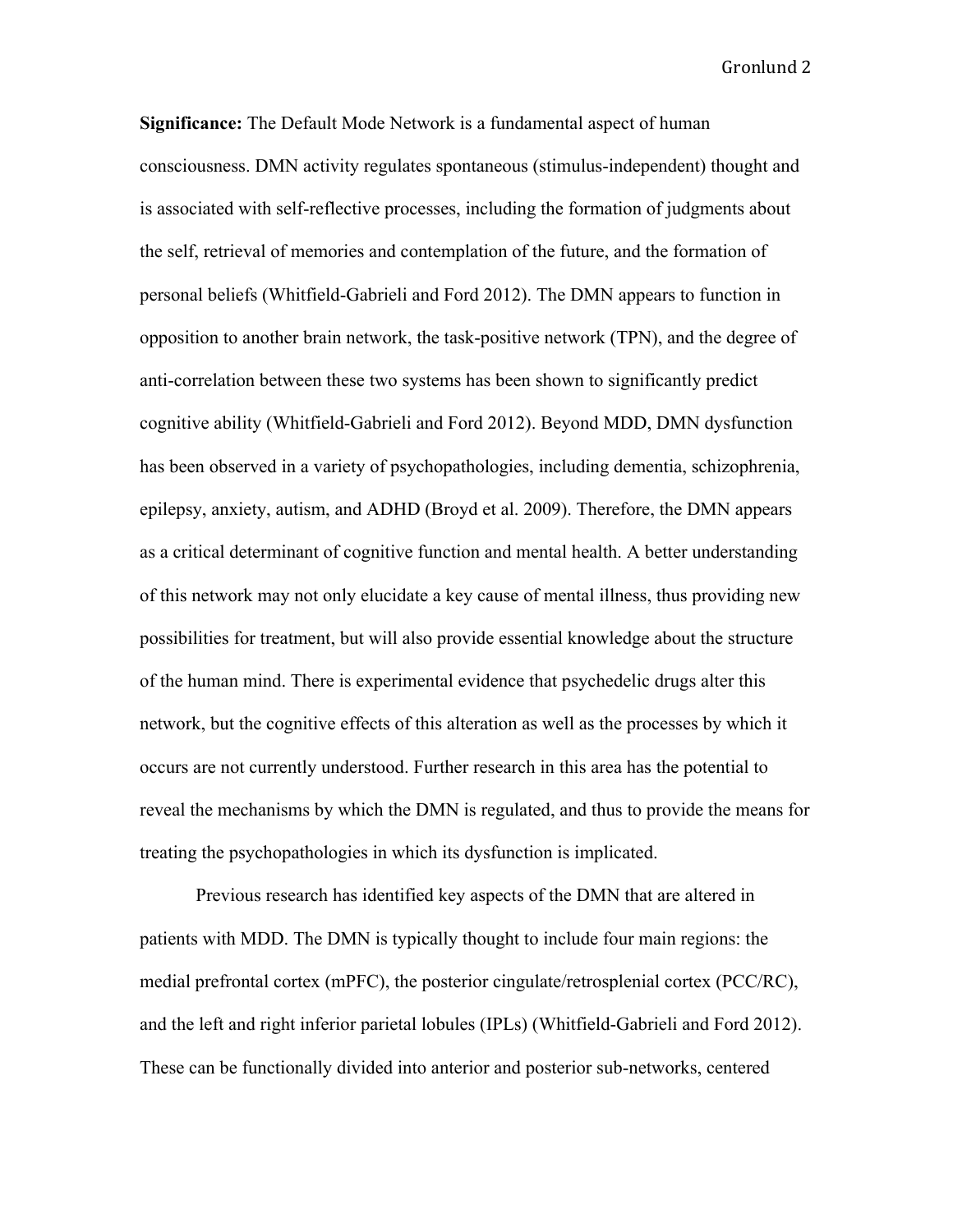respectively on the mPFC and the PCC (Mulders et al. 2015). Patients with MDD exhibit hyperactivation of both the anterior and posterior DMN during task performance and reduced anti-correlation of the DMN with the TPN (Whitfield-Gabrieli and Ford 2012). Heightened DMN dominance (decreased TPN activity) has been shown to correlate with maladaptive depressive rumination, which is associated with the severity of depressive symptoms (Whitfield-Gabrieli and Ford 2012). Various studies have also identified altered connectivity within the DMN in MDD patients, largely indicating that connectivity within the anterior and posterior sub-networks is increased (Mulders et al. 2015). In particular, heightened connectivity of the subgenual anterior cingulate cortex (sgACC) to the anterior DMN has been correlated with MDD: one study found that the sgACC was not part of the DMN at all in healthy control subjects, but was a prominent part in patients with MDD (Mulders et al. 2015). Furthermore, increased resting-state connectivity between the sg-ACC and the PCC has been observed in MDD patients, and the degree of connectivity was associated with rumination and brooding (Whitfield-Gabrieli and Ford 2012). Increased functional connectivity of the sgACC with the DMN has also been shown to significantly correlate with the duration of depressive episodes (Whitfield-Gabrieli and Ford 2012). There is some evidence that remitted MDD patients show altered DMN connectivity compared to current MDD patients (Qin et al. 2015), suggesting that effective MDD treatment involves DMN normalization. However, there is currently no research that directly examines the therapeutic efficacy of DMN alteration.

Previous research has also established a connection between classical psychedelics and alteration of the DMN. One study (Carhart-Harris et al. 2012) found that psilocybin decreased the activity of several major DMN structures, including the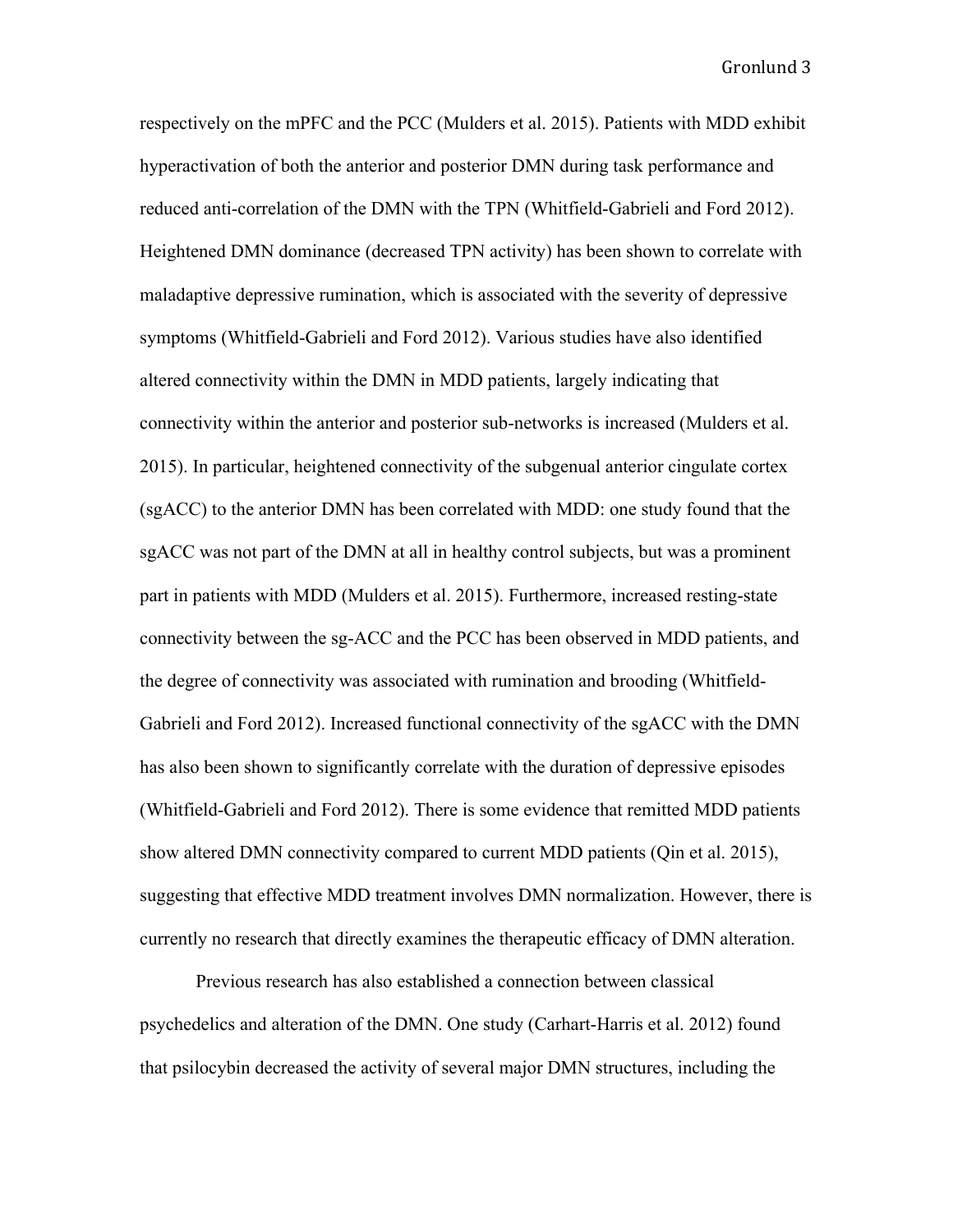mPFC/ACC and the PCC. The reduction in mPFC/ACC activity in particular was correlated with the intensity of the subjective effects of the drug. Furthermore, psilocybin decreased the positive coupling of the mPFC/ACC and the PCC. A study (Palhano-Fontes et al. 2015) examining the effects of ayahuasca (a psychedelic compound that increases monoaminergic transmission) similarly found decreased activity in the major DMN structures, specifically the mPFC/ACC, PCC/PC, and the right and left IPLs. Again, reduction in ACC activity most significantly correlated with subjective effects. This study also found a decrease in connectivity within the PCC/PC, but it did not identify a decrease in connectivity between the PCC and the mPFC. This discrepancy, however, may reflect the differential mechanisms by which psilocybin and ayahuasca act. In general, these studies suggest that the effects of psychedelic drugs on the DMN oppose the DMN alterations exhibited by MDD patients. One study (Carhart-Harris et al. 2013), however, found that psilocybin increased correlation between the DMN and the TPN. Because MDD patients exhibit reduced anti-correlation between the DMN and the TPN, this finding seems to suggest that psychedelic drug use would exacerbate, rather than attenuate, MDD severity. However, all of these studies used healthy (non-MDD) subjects, and none of them measured changes in mood.

There is some evidence for psychedelic-mediated mood improvements in healthy subjects as well as in cancer patients (Baumeister et al. 2014). Currently, however, there is no research directly addressing the therapeutic effects of psychedelic drug use on MDD.

**Experiment:** Subjects will be limited to otherwise healthy adults with Major Depressive Disorder (as defined by the DSM V) who are not currently taking anti-depressants and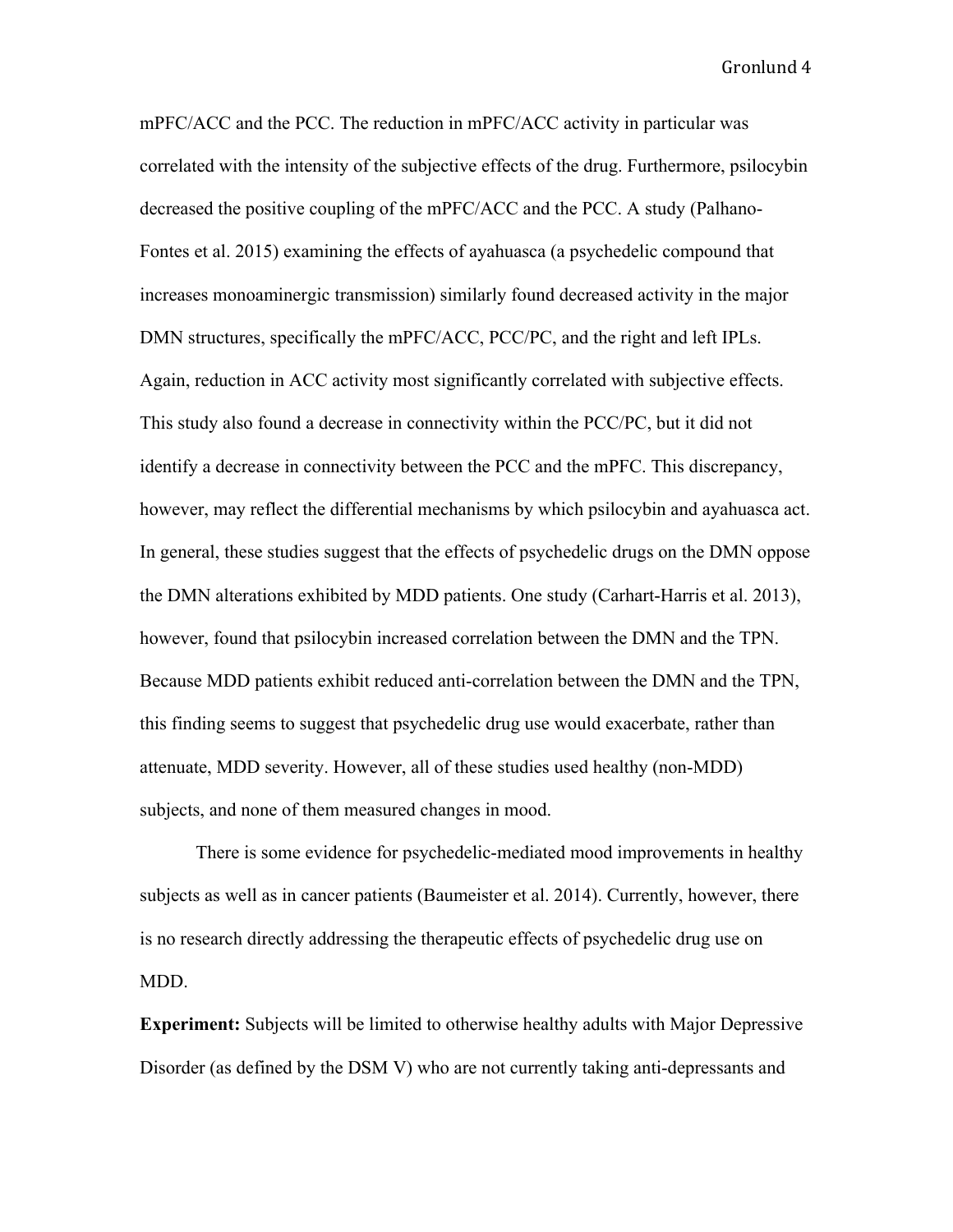who have no previous experience with psychedelic drug use. The study will evaluate the effects of psilocybin on DMN activity, connectivity, and anti-correlation with the TPN. Alterations in DMN functioning will be compared to intensity of subjective effects and changes in depression severity.

Resting-state blood-oxygen level-dependent (BOLD) fMRI will be used to determine DMN activity, functional connectivity, and anti-correlation with the TPN (Carhart-Harris et al. 2012; Carhart-Harris et al. 2013; Palhano-Fontes et al. 2015); subjects will be asked to close their eyes and relax while they are scanned. The Brief Psychiatric Rating Scale (BPRS) and the 5-Dimension Altered States of Consciousness Profile (5D-ASC) will be used to assess intensity of subjective effects (Grob et al. 2011). The Hamilton Rating Scale for Depression (HAM-D) will be used to assess severity of depression (Rosenberg 2000).

Subjects will be randomly divided into two groups: A (control) and B (experimental). At the start of the experiment, subjects will be tested as described above to establish initial results. Psilocybin and placebo will be administered orally in pill form. Psilocybin has been chosen because of its previous use in studies of DMN alteration (Carhart-Harris et al. 2012; Carhart-Harris et al. 2013) and therapeutic applications (Baumeister et al. 2014). Psilocybin will be dosed at 0.2 mg/kg; this is considered a moderate dose and has previously been found to be therapeutic (Grob et al. 2011). Placebo will be niacin (250 mg), which creates a mild physiological reaction but does not affect psychological state (Grob et al. 2011)

Subjects will undergo fMRI, BPRS, and 5D-ASC tests 2 hours after administration, at which peak physiological responses (heart rate and blood pressure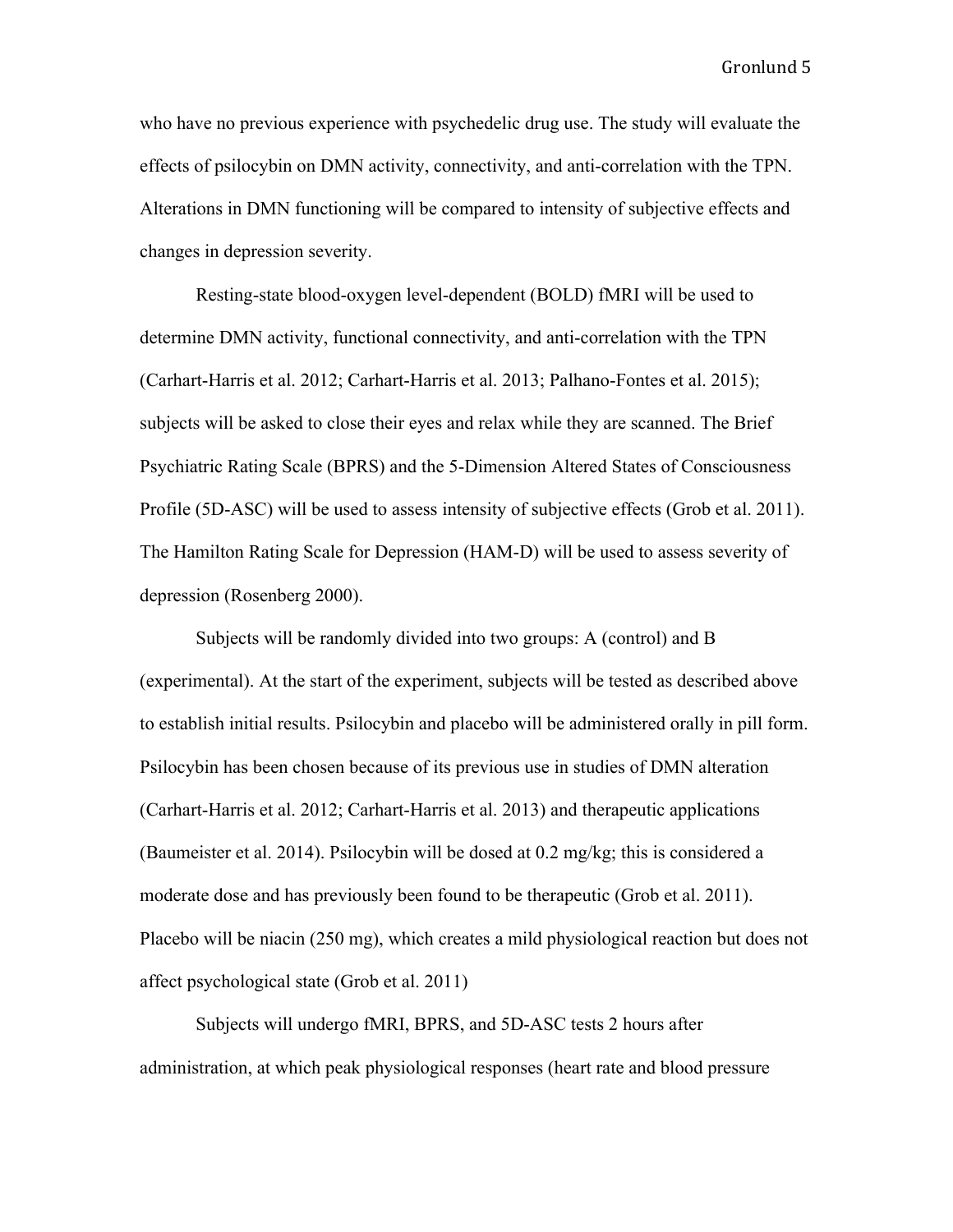increases) to psilocybin have previously been observed, and 6 hours after administration, at which effects should be subsiding (Grob et al. 2011). Subjects will return for follow-up tests (fMRI and HAM-D) after 1 day, 2 weeks, 1 month, 3 months, 6 months, and 1 year; previous work with psilocybin has shown lasting effects at 6 months (Baumeister et al. 2014).

DMN activity will be assessed using spatial independent component analysis (sICA) of resting-state fMRI; sICA maps functional brain networks (van de Ven et al. 2004). DMN connectivity and DMN-TPN anti-correlation will be determined using seeddriven analysis of resting-state fMRI. Seed-driven analysis reveals functional connectivity between a selected region of interest (seed) and other brain regions (Cohen et al. 2008). For connectivity analysis, selected seeds will be the mPFC and PCC, because of their centrality, respectively, to the anterior and posterior DMN (Palhano-Fontes et al. 2015), as well as the ACC, because of its established involvement in MDD and its hypothesized involvement in subjective psychedelic effects. For DMN-TPN anticorrelation, a ventromedial PFC (vmPFC) seed-based analysis will be used to define the DMN (vmPFC-positive network) and TPN (vmPFC-negative network) and assess changes in connectivity between the two (Carhart-Harris 2013).

There are several potential problems with this experimental design. Niacin has previously been found to be largely ineffective as a placebo (Grob et al. 2011), and it seems likely that even psychedelic-naïve subjects will be able to discriminate between the two, given niacin's lack of psychological effects. However, any placebo that did alter psychological state would not be an effective control. HAM-D has been selected as an outcome measure because of its frequent use in clinical studies of antidepressive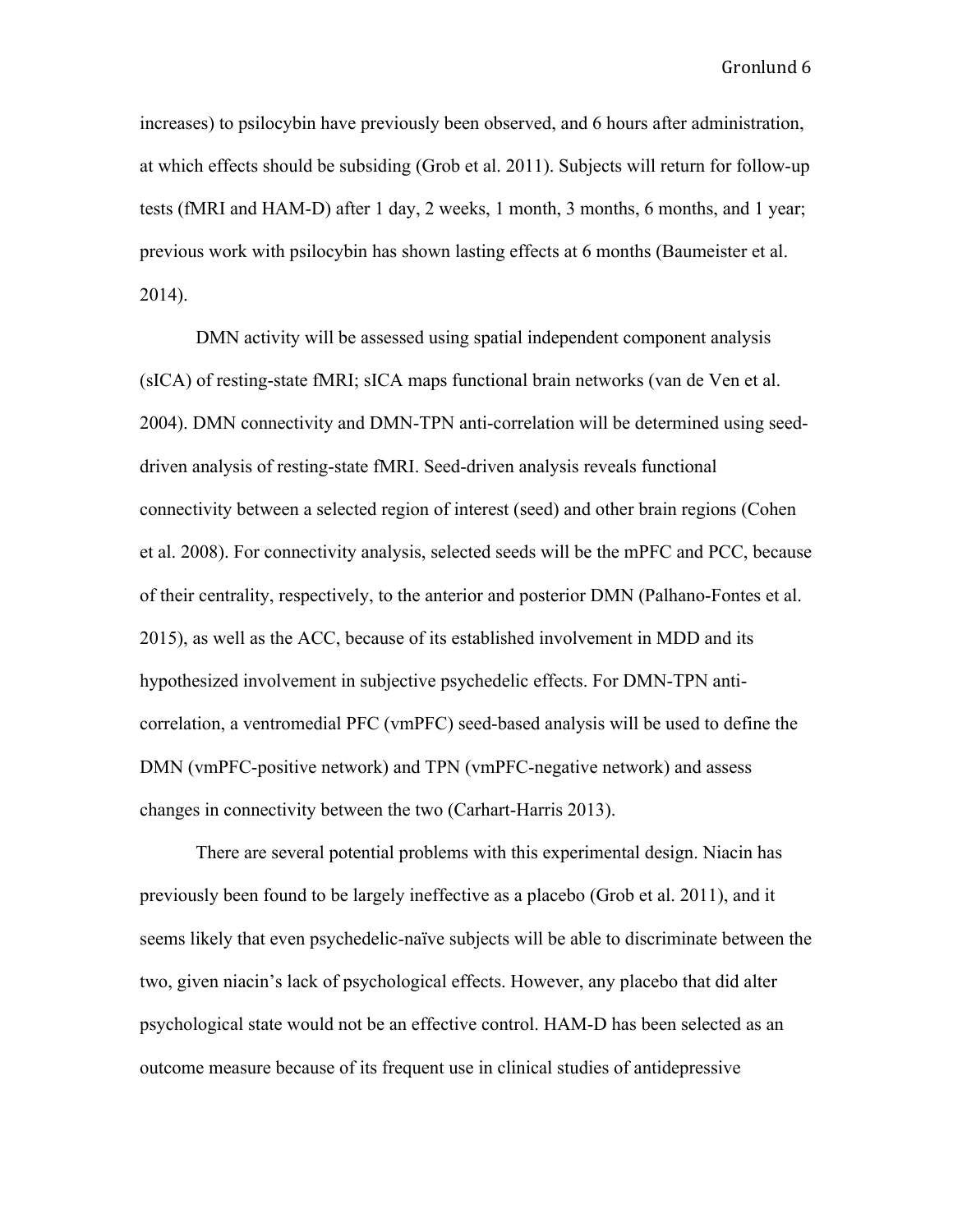therapies (Rosenberg 2000), in order to provide directly comparable results. There are, however, many different ways to measure depression, of which HAM-D is not necessarily the most accurate (Rosenberg 2000).

Mean changes in DMN connectivity, activity, and TPN anti-correlation as well as depression severity will be compared between groups. It is expected that there will be a statistically significant decrease in mean Group B DMN activity. DMN connectivity is expected to decrease significantly, particularly within the anterior and posterior DMN, between the ACC and the anterior DMN, and between the ACC and the PCC. A significant decrease in mean HAM-D score is also anticipated. It is unclear how DMN-TPN anti-correlation will be altered in Group B, and how this will correlate with changes in HAM-D.

Within Group B, individual decreases in DMN activity and connectivity are expected to positively correlate with decreases in HAM-D score. Furthermore, individual decreases in DMN activity and connectivity are expected to positively correlate with intensity of subjective drug experience, suggesting that intensity of drug experience will also correlate with decrease in HAM-D score.

It is unclear how long changes in DMN activity and connectivity and in HAM-D score will last. It is likely that they will grow less significant over time, and may return to initial levels by the end of one year.

These results would provide evidence for the efficacy of psilocybin in treatment of MDD. More generally, such results would imply that DMN alteration could be used to treat psychopathologies. Future research should address the specific mechanisms by which psilocybin alters the DMN.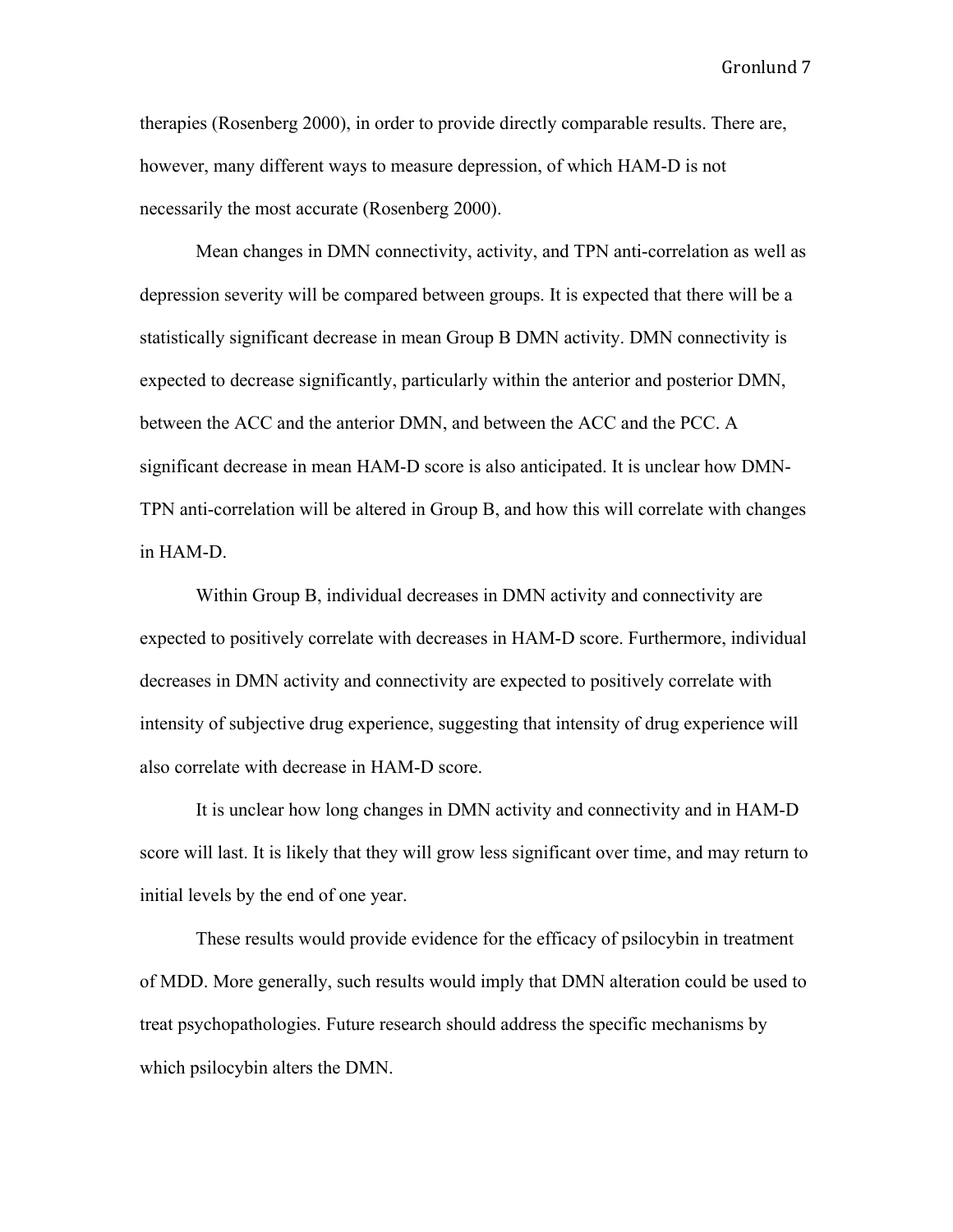## **Works Cited:**

- Baumeister D, Barnes G, Giaroli G, Tracy D. Classical hallucinogens as antidepressants? A review of pharmacodynamics and putative clinical roles. Therapeutic Advances in Psychopharmacology. 2014; 4(4): 156-169.
- Broyd S, Demanuele C, Debener S, Helps S, James C, Sonuga-Barke E. Default-mode brain dysfunction in mental disorders: A systematic review. Neuroscience & Biobehavioral Reviews. 2009; 33(3): 279-296.
- Carhart-Harris R, Erritzoe D, Williams T, Stone J, Reed L, Colasanti A, Tyacke R, Leech R, Malizia A, Murphy K, et al. Neural correlates of the psychedelic state as determined by fMRI studies with psilocybin. Proceedings of the National Academy of Sciences of the United States of America. 2012; 109(6): 2138-2143.
- Carhart-Harris R, Leech R, Erritzoe D, Williams T, Stone J, Evans J, Sharp D, Feilding A, Wise R, Nutt D. Functional connectivity measures after psilocybin inform a novel hypothesis of early psychosis. Schizophrenia Bulletin. 2013; 39(6): 1343- 1351.
- Cohen A, Fair D, Dosenbach N, Miezin F, Dierker D, Van Essen D, Schlaggar B, Petersen S. Defining functional areas in individual human brains using resting functional connectivity MRI. Neuroimage. 2008; 41(1): 45-57.
- Ferrari A, Charlson F, Norman R, Patten S, Freedman G, Murray C, Vos T, Whiteford H. Burden of depressive disorders by country, sex, age, and year: Findings from the global burden of disease study 2010. PLoS Med. 2013.
- Grob C, Danforth A, Chopra G, Hagerty M, McKay C, Halberstadt A, Greer G. Pilot study of psilocybin treatment for anxiety in patients with advanced-state cancer. Archives of General Psychiatry. 2011; 68(1): 71-78.
- Mulders P, van Eijndhoven P, Schene A, Beckmann C, Tendolkar I. Resting-state functional connectivity in major depressive disorder: A review. Neuroscience & Biobehavioral Reviews. 2015; 56: 330-344.
- Palhano-Fontes F, Andrade K, Tofoli L, Sanots A, Crippa J, Hallak J, Ribeiro S, Araujo D. The psychedelic state induced by ayahuasca modulates the activity and connectivity of the default mode network. PLoS ONE. 2015; 10(2): 1-13.
- Qin J, Wei M, Liu H, Chen J, Yan R, Yao Z, Lu Q. Altered anatomical patterns of depression in relation to antidepressant treatment: Evidence from a pattern recognition analysis on the topological organization of brain networks. Journal of Affective Disorders. 2015; 180: 129-137.